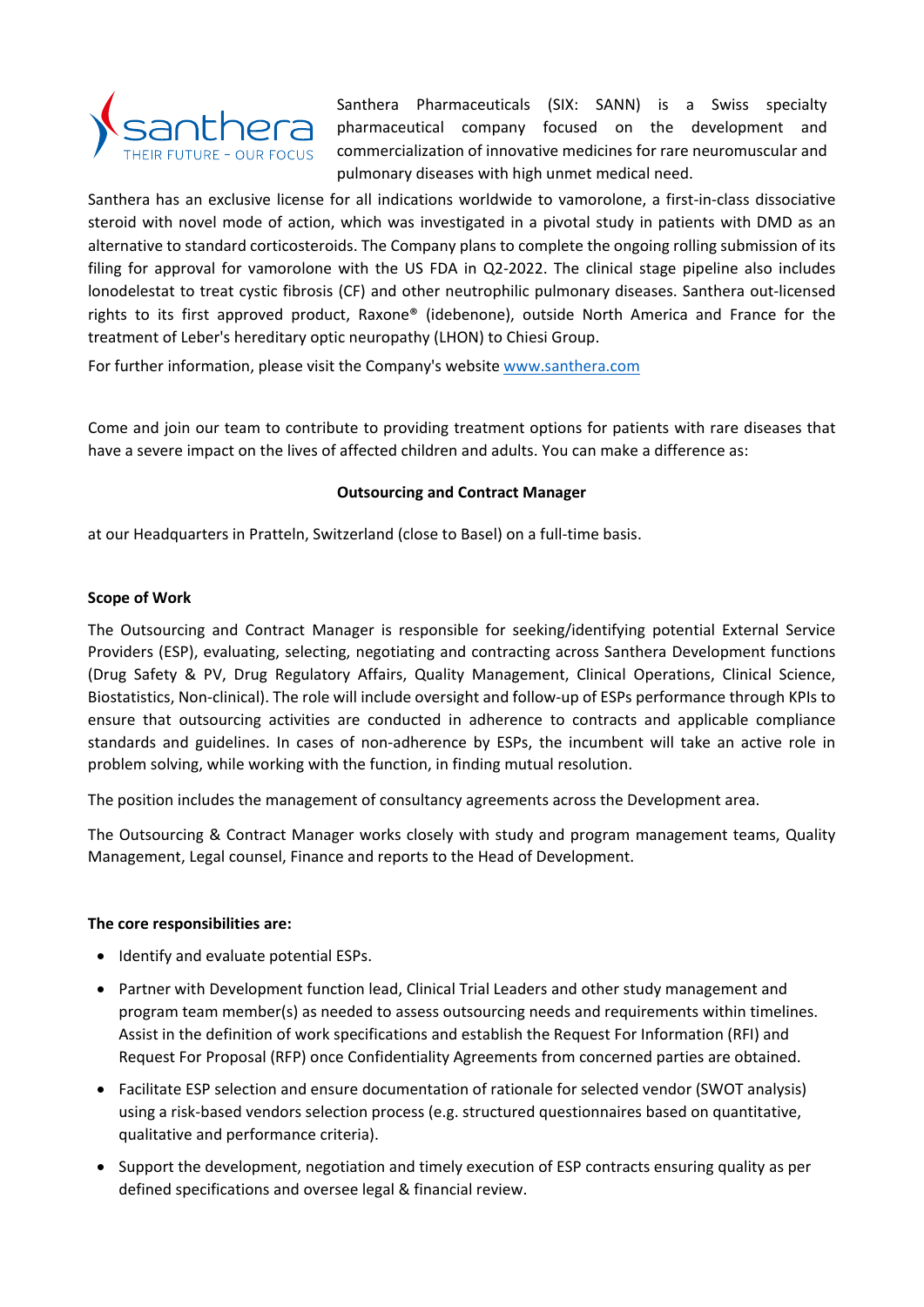- Facilitate implementation of quality agreement between Sponsor and ESPs.
- Negotiate contract terms, including pricing, deliverables, milestones and payment schedule, ensuring that the agreements with the ESPs are in line with Santhera forecasts.
- Support the Development function lead(s), Global Program Lead and Clinical Trial Leader(s)/Manager(s) (CTL/CTM), as applicable, to define key risk indicators (KRIs) and Key Performance Indicators (KPIs) measuring performance as well as risks associated with quality standards and contract's deliverables in all operational areas (systems, processes and infrastructure).
- Monitor ESP performance as per defined timeframe in adherence to contractual terms and according to defined Key Performance Indicators and Key Risks Indicators.
- Ensure ESPs qualification assessment/audits liaising with Quality Management and support due diligence activities as required.
- Support the review of key ESP SOPs and alignment with Santhera requirements and standards.
- Continuously monitor the outsourcing environment to keep current with ESPs, industry outsourcing trends, KPIs, KRIs and performance benchmarks.
- Determine with Development function lead(s), Global Program Lead(s), CTL/CTM and Head GCP and Head Quality Management, vendor audits to be required.

## **Required competencies:**

- Leadership ability as characterized by motivation to deliver quality results under tight timelines and budget
- Excellent planning and organisational skills, ability to manage multiple programs and processes simultaneously while demonstrating the ability to prioritize &/or re-prioritize as the landscape changes
- Excellent communication and presentation skills, both written and verbal
- Excellent interpersonal, negotiation and influencing mindset and skillset
- Pro-active and problem-solving attitude
- Self-motivation, able to work independently as well as participating in cross-functional teams
- Personal resilience, perseverance, energy and drive
- Team player, collaborative attitude

## **Required background and experience:**

- University or equivalent education/degree
- Mandatory 5 years of experience in clinical research with a Contract Research Organization (CRO) or pharmaceutical company
- Minimum 2 years of previous experience in managing clinical outsourcing and/or External Service Provider (ESP) and/or Functional Service Provider (FSP)
- Advanced understanding of the clinical development process and understanding of the management of clinical trials, GCP, GVP, GMP Quality functions, pre-clinical, Drug Safety
- Prior experience in working in global cross-functional (matrix) and multicultural teams
- Experience with interacting effectively with internal and external customers and groups